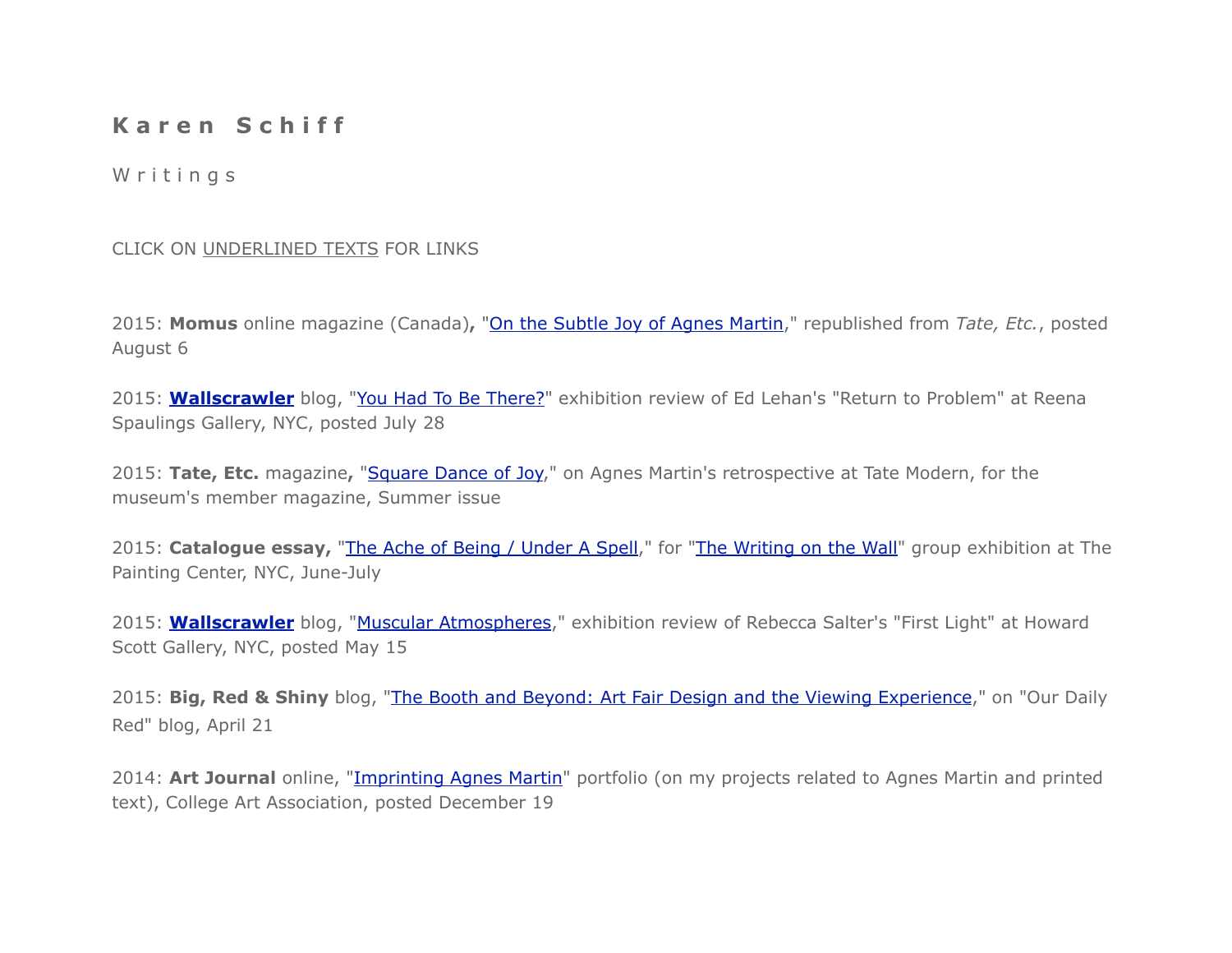2014: **The Best American Poetry** blog, "Visual / Poetry" theme

- October 17: ["Poetry, painting, & chicken-scratch](http://blog.bestamericanpoetry.com/the_best_american_poetry/2014/10/visual-poetry-day-5-ideograms-of-gibberish.html)" (on calligraphy, East & West, as an integration of visual & verbal)

- October 16: ["Poets in the project rooms](http://blog.bestamericanpoetry.com/the_best_american_poetry/2014/10/visual-poetry-day-4-poet-artists-in-the-back-room-text-art-in-the-front.html)" (on poets with art shows in NYC)

- October 15: ["Words that must somehow be unsaid"](http://blog.bestamericanpoetry.com/the_best_american_poetry/2014/10/visual-poetry-day-3-words-that-must-somehow-be-not-said.html) (on Edward Hirsch, Cy Twombly, & Sol LeWitt, about the unsayable)

- October 14: ["An interview with James Siena, writer-type"](http://blog.bestamericanpoetry.com/the_best_american_poetry/2014/10/visual-poetry-day-2-a-visit-with-james-siena-writer-type.html) (about James Siena's new typewriter drawings)

- October 13: ["An essay on my title](http://blog.bestamericanpoetry.com/the_best_american_poetry/2014/10/visual-poetry-day-1-an-essay-on-my-title.html)" (reflections on the phrase "Visual / Poetry" & its attendant issues)

2014: **Art Journal***,* "Counter to Type**"** artist's project

- "[Connecting the Dots / Hijacking Typography,](http://www.tandfonline.com/doi/full/10.1080/00043249.2014.891911)" essay and drawings, Spring issue
- "[Counter to Type" video](http://artjournal.collegeart.org/?p=4572) about the making of the artist's project, posted online July 3

2014: **Art in Print** magazine, "[Tauba Auerbach: Dimensional Slippages,](http://artinprint.org/article/tauba-auerbach-dimensional-slippages/)" lead feature article on Auerbach's print work, May/June issue (4:1), pp. 4-8

2013: **Art in America** magazine, ["Slow Reveal,](http://www.artinamericamagazine.com/news-features/magazine/agnes-martin-paintings-writings-remembrances/)" a featured review of Arne Glimcher's *[Agnes Martin: Paintings,](http://www.phaidon.com/store/art/agnes-martin-9780714859965/)  [Writings, Remembrances](http://www.phaidon.com/store/art/agnes-martin-9780714859965/)* (Phaidon, 2012), June/July issue

2013: **The Brooklyn Rail**, "**Beyond Thinking**," an essay on the inevitability of the sensual in art, even amidst hyper-conceptual and hyper-sensory trends (in response to Nancy Princenthal's question, "Have words won?"), March issue

2012: **Art Journal**, ["Agnes Martin, Under New Auspices](http://artjournal.collegeart.org/?p=3354)," a review of the first critical anthology about *[Agnes Martin](http://yalepress.yale.edu/book.asp?isbn=9780300151053)* (Yale/Dia 2012), edited by Lynne Cooke and Karen Kelly, Fall issue

2012: **"Art=Text=Art"** exhibition, "[Reading Into Things,](http://www.artequalstext.com/karen-schiff-4/)" an online discussion I conducted when the exhibition was at the Zimmerli Art Museum at Rutgers University (September 2012 - January 2013). The discussion continues...log into Facebook to join in.